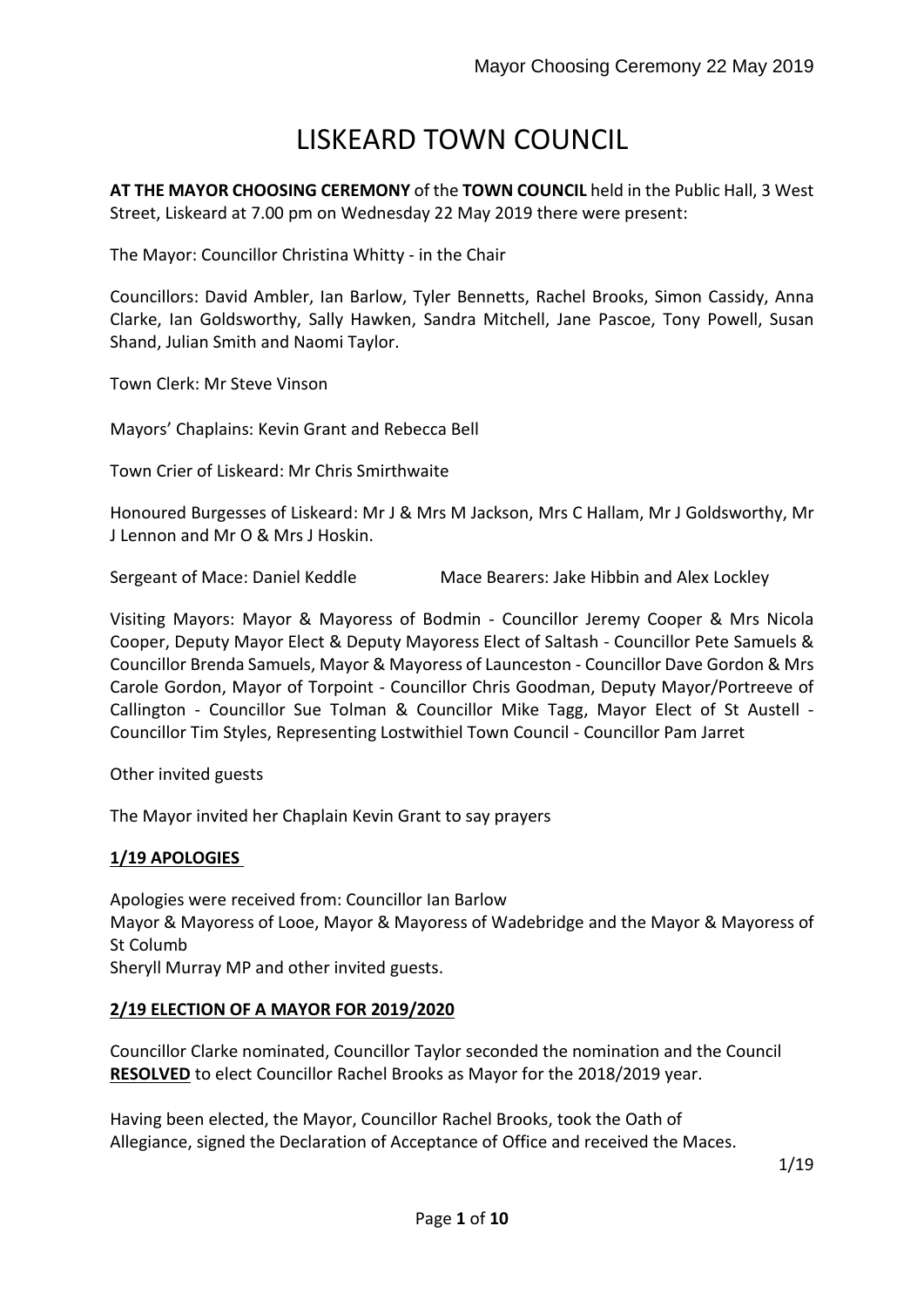The new Mayor then appointed Daniel Keddle as Town Sergeant and Sergeant of Mace and Mr Jake Hibbin as Mace Bearer and returned the Maces to them. Rebecca Bell was appointed her Chaplain and presented with the Chaplin's scarf.

# **3/19 ELECTION OF A DEPUTY MAYOR FOR 2019/2020**

Councillor Shand nominated, Councillor Cassidy seconded the nomination and the Council **RESOLVED** to elect Councillor Sandra Mitchell as Deputy Mayor for the 2019/2020 year.

Having been elected, the Deputy Mayor, Councillor Mitchell took the Oath of Allegiance and signed the Declaration of Acceptance of Office.

The Town Crier announced an interval whilst the Mayoral Procession retired for robing and photographs.

# **4/19 VOTE OF THANKS TO THE RETIRING MAYOR**

The Mayor proposed and the Deputy Mayor seconded a vote of thanks to the retiring Mayor, Councillor Christina Whitty and her consort Terry Whitty.

## **5/19 SPEECH OF THE OUTGOING MAYOR**

Councillor Whitty felt it an honour and privilege to serve as mayor for two years in the town where she has grown up, raised her family, worked and volunteered. It was a town she was very proud of. She had carried out nearly 400 engagements and enjoyed every one. She thanked her husband and consort Terry for his dedicated support, and also the town council staff, fellow councillors, the local organisations and residents who she had enjoyed working with and meeting. She planned to continue to serve the town.

#### **6/19 ACCEPTANCE SPEECH BY THE MAYOR**

My a dhynnergh pubonan hag a rass agas dos dhywgh-hwi oll.

Which means I welcome everyone and thank you all for coming.

It's wonderful to see a wide range of people here from Liskeard and to welcome representatives from our neighbouring towns. I'm so pleased we've been able to showcase Ethan Willett, one of the great young musicians from Liskeard School . Thanks very much to him for his performance and to Lizzie Stroud for playing the piano so beautifully.

Most importantly, I'd like to thank my fellow councillors for the honour they have done me in electing me Mayor. I keenly feel the responsibility that places on me to represent the Town Council and Liskeard.

To me, it's not enough to BE the Mayor, slightly daunting though that is, the important thing is to use the role to DO things, so I'd like to focus this speech on the challenging aims the Council set itself in 2017.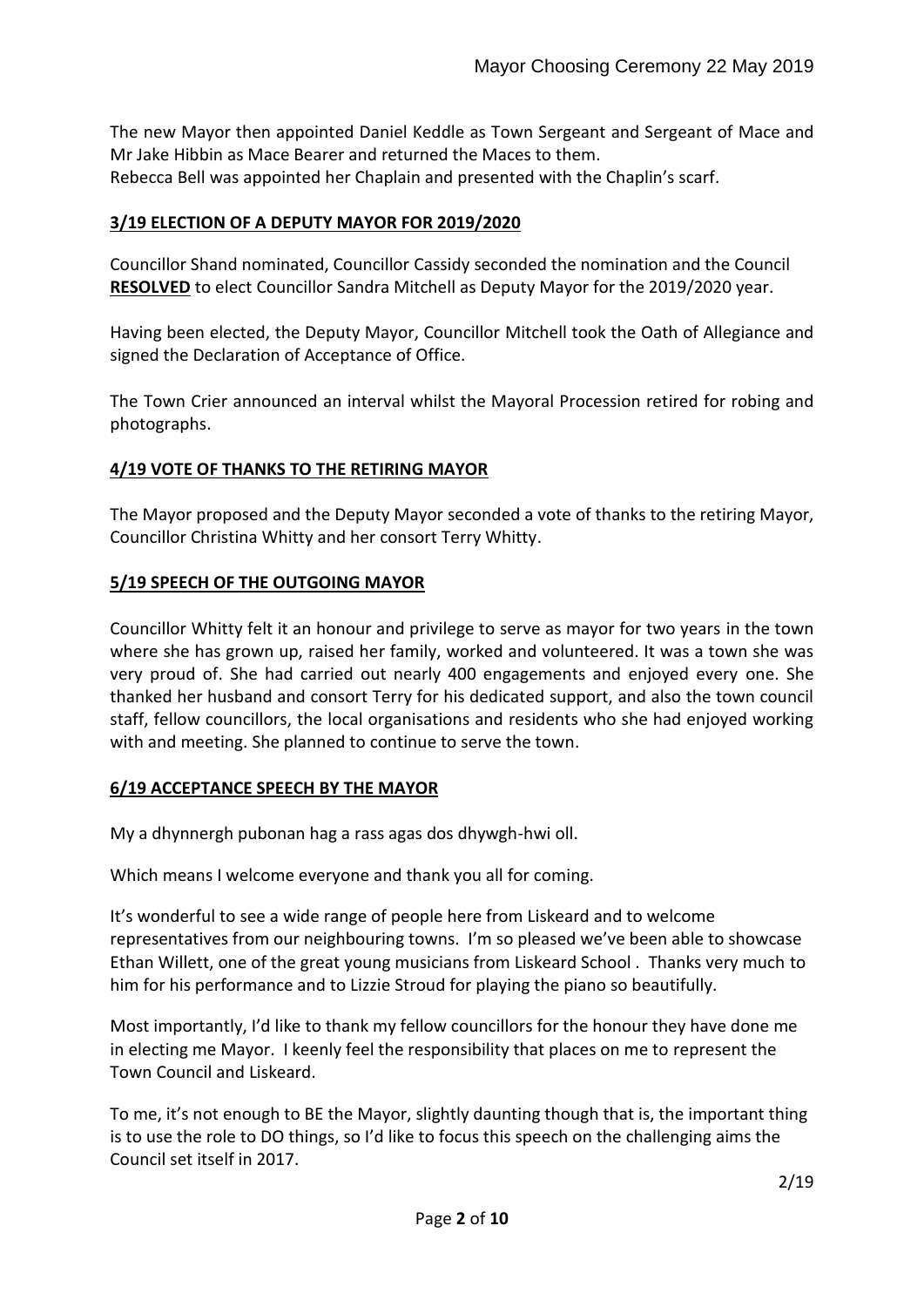How are we doing on those and what's in store for this year?

The first is: *Build a strong local community which is proactive, involved, resilient, cohesive and proud of where we live*

The main reason I love living is Liskeard is because it is already such a friendly and active community. Many of you are involved in the wealth of local organisations which contribute so much to our town. I'm sure that those of you who came to the Annual Town Meeting last month were moved, as I was, by the range of outstanding individuals, young and old, who were recognised as community champions. Celebrating the contribution of people who have worked for years to make Liskeard better in so many ways, who have overcome addiction to help others, who have a learning disability, who campaign on mental health that makes me proud to be part of the Liskeard community.

But there are at least two ways in which we need to do even better.

The first is to bring together the many different organisations and individuals to work more collaboratively and so that local people know what's happening and how to get involved.

Over the last few years we've developed both the Community Fair and the Annual Town Meeting as events which connect a wide range of people and celebrate what is already happening in Liskeard. This year we had over 50 charities, groups and services represented at the Community Fair and both events were packed. As a result, groups are working together, gaining grants, publicity and new members. I'm very much looking forward to working with Sandra Mitchell as Deputy Mayor this year, not least because of her links with so many community groups which really helps in this part of our work.

We also couldn't run events like this without the hard work and organising ability of staff in the office, led by our new Deputy Town Clerk Yvette Hayward, who do so much in general to make things run smoothly and also play a big role in working with the wider community and organising events. Mandy Hancock was a huge factor in the success of the Community Fair, and I'd like to thank Trudy Chatting for all she has done in organising tonight.

The council also plays a key role in informing people about what is going on. Many of you will know Vicky Cutts and Tina Barrett at the TIC who week in, week out are imaginatively promoting Liskeard and all the events which happen here both online and in person.

Last year, working with other organisations including the Liskerrett Centre, RIO and Liskeard School, we launched the Lyskerrys community magazine to celebrate all the positive things going on in Liskeard and get information to everyone, regardless of income, mobility or internet access. Lots of people have contributed to it and most copies are delivered by volunteers, including the Scouts, Air Cadets and Army Cadets.

The second way to strengthen our community is to reach out to a wider range of people young people who may not feel there is much for them locally, older people who may be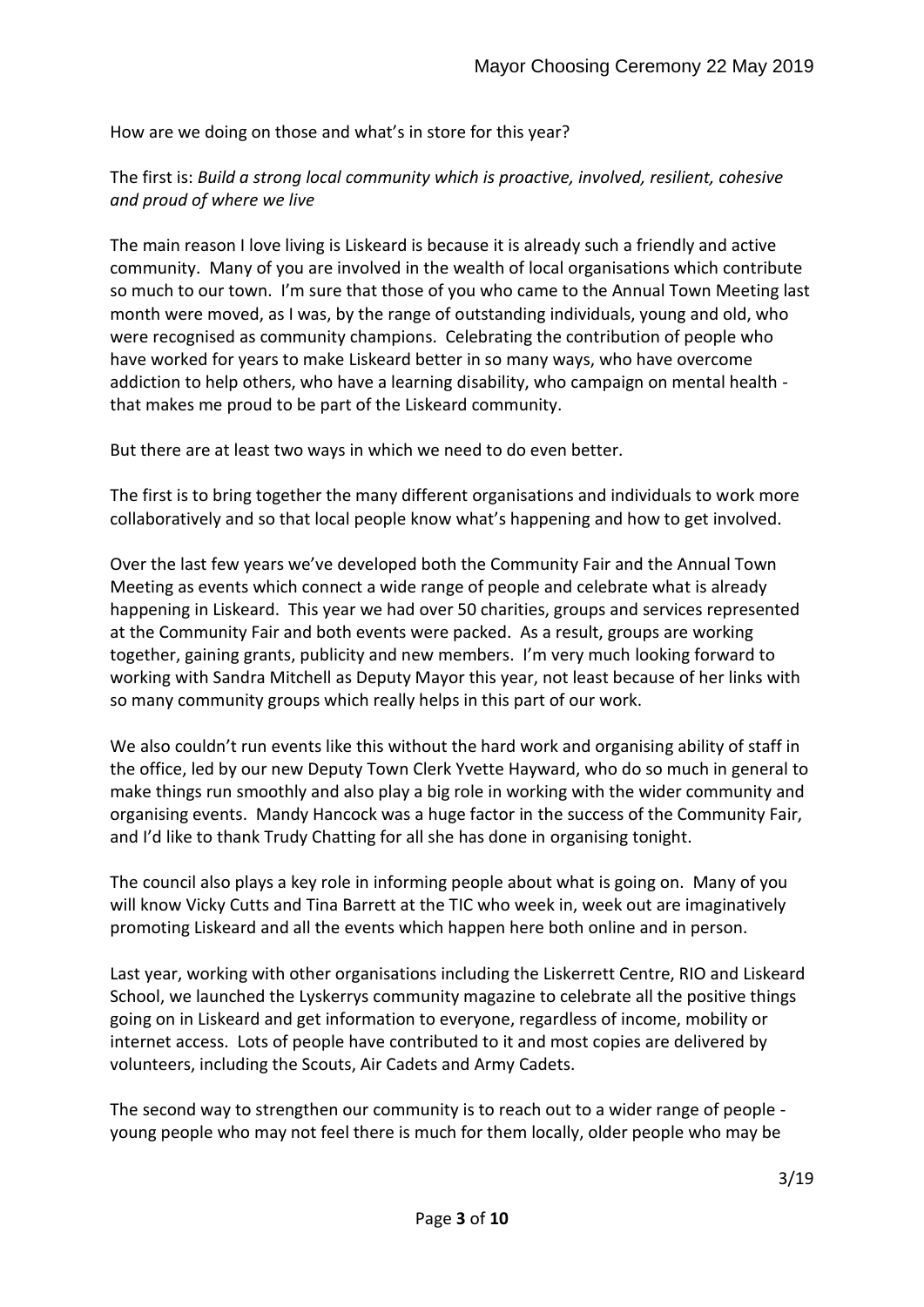socially isolated, people on low incomes, people with disabilities who may find barriers to involvement, people living on estates around town who may not feel connected to what happens in the town centre. We want everyone to be and feel part of the community, nobody to feel left out or left behind.

Some areas in Liskeard are amongst the most deprived in the country and the use of our food bank continues to grow. In response to this, Liskeard Town Council was the first organisation to commit match funding to Liskeard Together. This was an ambitious grant application, led by John Ede of ECCABI, for European funds to work with local people likely to be affected by the roll out of Universal Credit. After many delays, I'm delighted to say that over £900,000 in funding has been confirmed and the programme will start this summer. The Town Council will be an active partner in Liskeard Together, which will build on the successful SMART Tenants courses to provide programmes which help people manage their finances while gaining in self-esteem and community involvement and exploring routes to work.

I'm also excited to announce that we're going to be setting up a Youth Council to give our young people a bigger voice and a way to work on important issues. Anna Clarke and Naomi Taylor are leading on this from the Town Council, working with Lily Crocker, Deputy Member of the Youth Parliament, who I'm really pleased to see here tonight.

The Town Council is a core member of the Safer Liskeard initiative, working with the police and Cornwall council on practical measures to improve community safety. We have also recently signed up to the Disability Confident scheme. We want to play our part in making Liskeard accessible and welcoming to everyone, including those with disabilities and longterm conditions. Councillors Sue Shand and Tyler Bennetts are particularly involved in this area of our work.

I've chosen as my Mayor's charities this year, two organisations which support local autistic people. Get Together Cornwall is based at a farm close to Liskeard and enables autistic people and their families to enjoy a wide range of activities, including feeding and stroking pigs, chickens, ducks and dogs, building Lego, crafts, and computer games. You can even take the pigs for a walk! The Dreadnought Centre runs two 'Aspires' youth clubs in Liskeard for autistic young people, as well as one to one support. My son Jago is autistic and found his year with Aspires really valuable. Claire Finnegan Vyse is here from Get Together Cornwall and Jo James from Dreadnought and they've both brought displays with them.

Bringing the community together was also a major theme at the Charrette for the Cattle Market site. Liskeard was one of only two government-supported pilots in the country for this sort of large community planning event. A really wide variety of local people contributed ideas, there were some strong and united themes and we now have a clear vision for the site.

In fact, the themes from the Charrette closely match several of our existing objectives, not only in bringing the community together but also *improving social and leisure facilities in Liskeard* and economic regeneration, of which more in a minute.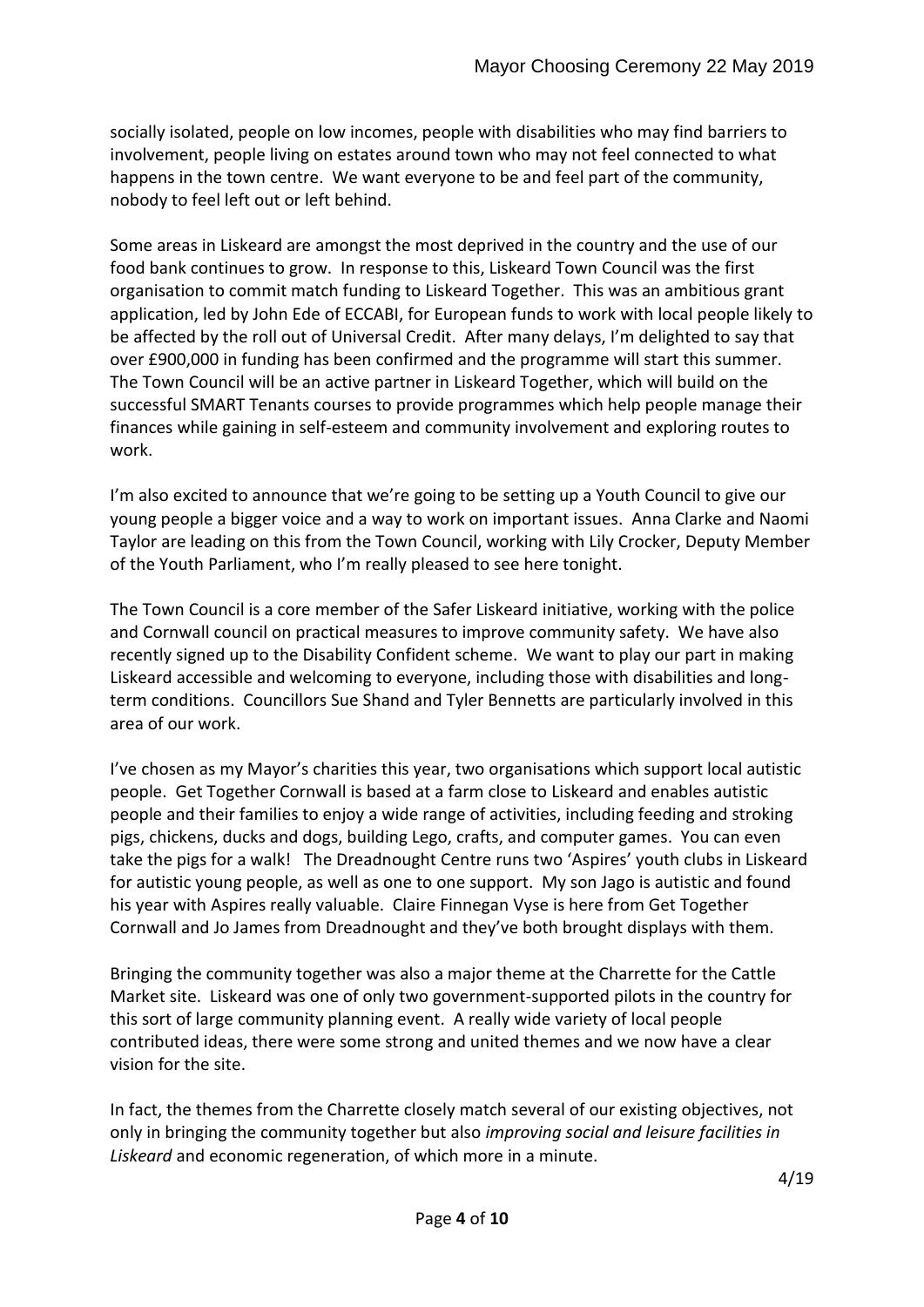We all recognise what an important site this is for Liskeard, with huge potential to benefit our town, and having undertaken such effective community consultation and developed an overall vision is a major step forward. It will be one of my highest priorities to work with others to explore what this all means in practice and how the different elements can be paid for to make our ideas a reality. We also want to make imaginative use of the site and start building links with potential users while the longer-term plans are being developed.

Cornwall and Town Councillor Sally Hawken has been the major driver in progress so far and has the challenging task of leading the Cattle Market Working Party, which has been working behind the scenes on the project. Our other Cornwall Councillors, Jane Pascoe and Nick Craker are also active members and I look forward to working with them on this and other issues. We're fortunate to have hard-working Cornwall Councillors in Liskeard who work collaboratively with the Town Council.

As I have mentioned, the Cattle Market will be an important element of another key aim: *Support the growth of good quality local jobs and businesses.* Whenever we've consulted with local people, one of the clearest messages has been that we need more good jobs locally.

The Cattle Market will include small shed, workshops and larger workspaces, and facilities for open-air and covered markets, all of which help new and small businesses prosper, as well as encouraging customers to come to town. With partners, including Cornwall Council, we're also looking at other ways to support local businesses and increase jobs, including increasing the number of business units around Liskeard to attract new companies and enable local businesses to grow. Our Town Clerk, Steve Vinson's background in economic development is really useful in this.

Commenting on planning applications is another of the Town Council's key roles and one we carry out rigorously and in response to local views, led by Tony Powell and Naomi Taylor as Chair and Vice-Chair of the Planning Committee. Another of our aims is *deliver the development priorities which the community has set out in the neighbourhood plan.* We've now agreed a set of priority projects from the Neighbourhood Plan, including the Cattle Market, the development of playing fields and leisure facilities at Roundbury Park, and Councillors David Ambler and Ian Barlow are working on improving walking and cycling access around the town.

Liskeard has a rich history and a lively cultural life. Our aims commit us to *Protect and enhance the culture and heritage of the town*

We have a gem of a museum, owned by the Town Council, which has developed hugely in recent years due to the imagination and hard work of volunteers, supported by our coordinator, Karen Partington. We also work with others in developing events like Liskeard Unlocked and Nadelik Lyskerrys and this year have been supporting the Lions in reinvigorating Carnival week. Councillor Simon Cassidy has played an important role in this and in helping raise money for Lights Up.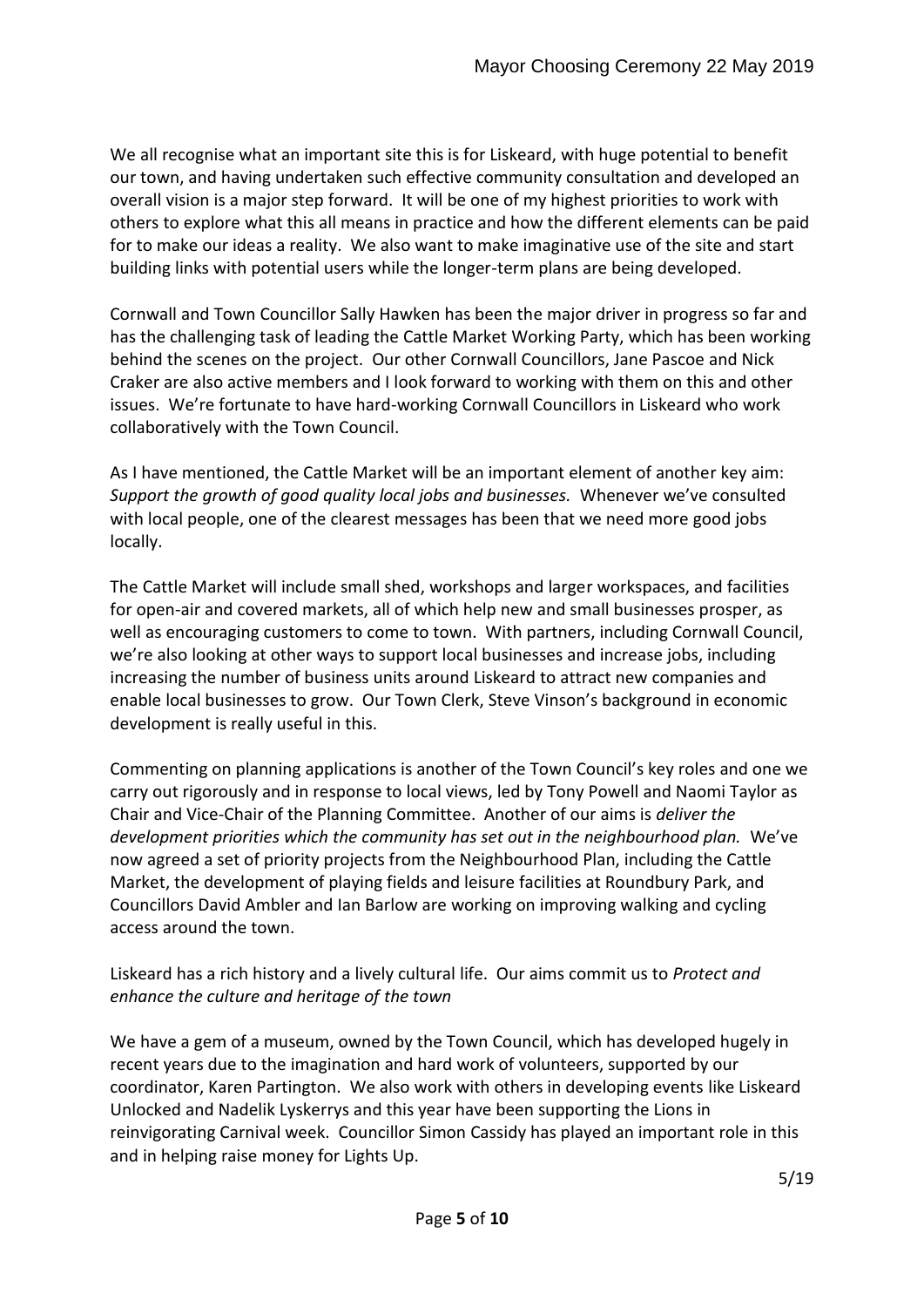Finally, we aim to *develop and promote the Council's assets for the benefit of the community.*

The major renovation of the Public Hall means it is now much more usable and accessible. As you can imagine, putting lifts into an old building, as well as all the other works, was a complex job, especially as most of the building remained open for most of the time. The fact that it worked so well is down to Ian Goldsworthy and Julian Smith, the Chair and Vice-Chair of Facilities, Tony Misson, Erin Trevethan, and the rest of our excellent Facilities team, and the flexibility and hard work of our contractors. We were also grateful for the patience of regular users. I've already seen and heard how much easier it is for people to use the building. And that loops back to strengthening our community, because the Public Hall, as the name suggests, is first and foremost a place where people can meet, and now we've made it much more accessible to all.

I see my role as helping the Town Council to work together in three ways to build on these achievements and make the most of these opportunities.

Working together efficiently and effectively - bringing together our volunteer efforts with the professionalism and commitment of our dedicated team of staff who, led by Steve Vinson and Yvette Hayward, are always willing to go the extra mile.

Working together constructively and in a way that gives everyone a role. As councillors, we are a very varied group of people with different life experiences and views. That's good, because it's also true of those we seek to represent. To borrow a phrase from the inspiring Jo Cox's maiden speech to parliament, "we have far more in common with each other that the things that divide us,". We're all here, giving our time voluntarily because we want to make things better in Liskeard. I hope the next year will see plenty of heartfelt debate and I will do my best to make sure that we also all treat each other with respect and recognise what we all have to contribute.

Thirdly and most importantly, working together with other individuals, organisations and businesses in and beyond Liskeard. I like to think of it as knitting Liskeard together. In reality we are a small organisation with limited funds and powers. What we do have is the ability to bring people together around key projects and events such as the ones I have mentioned. Since I've been on the Town Council the really magical moments for me have been when we realise that we can achieve new things by public, private and voluntary sector organisations contributing their different resources and skills. We saw that very clearly when the Man Engine came to town a few years ago.

More recently, as part of Cornish Christmas last year, we organised a Santa train - a low-cost, fun family event on the Liskeard to Looe line which got people speaking a bit of Cornish. Different organisations came together to figure out how it could work with no additional funding. GWR provided the trains; the Devon and Cornwall Rail Partnership provided publicity, refreshments, decorations and the chief elf; Golden Tree provided Tas Nadelik (Cornish Father Christmas), and the Cornish language materials; the Methodists provided a team of elves; Puckator and the Coop provided the presents; and Mandy Hancock in our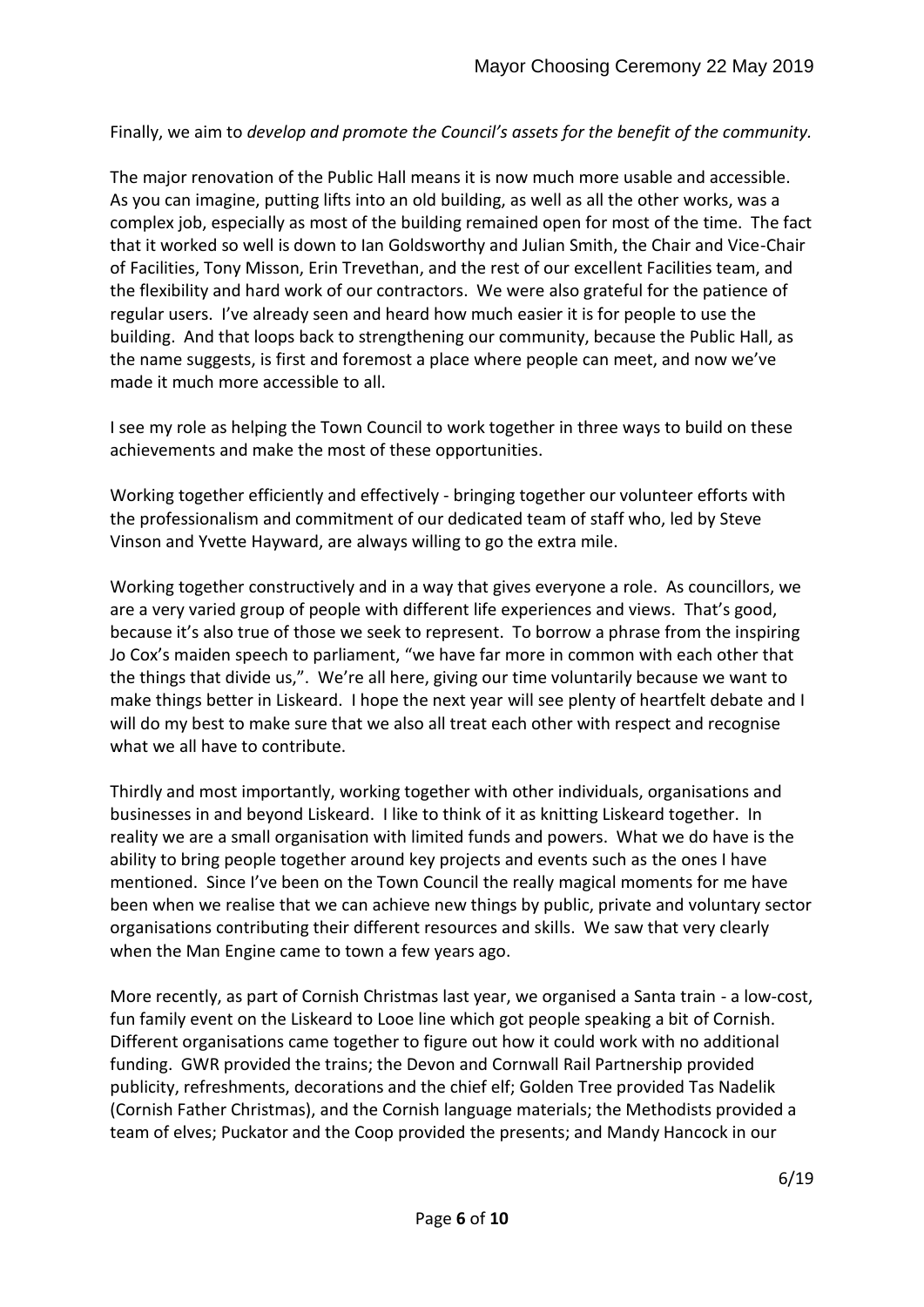office, in addition to a 1001 other things she did for Cornish Christmas, wrapped up them all up. The event was completely full, and everyone had a great time. This year we're going to make it bigger.

Not all the challenges we face in Liskeard are as easy as running a Santa train, but we have a huge number of organisations and individuals that do want good things for the town. If we can channel that spirit of working together to achieve more than we could achieve on our own, it's going to be a great year and I will be very honoured to be part of it.

# **7/19 ACCEPTANCE SPEECH BY THE DEPUTY MAYOR**

Councillor Mitchell was new to the Council and honoured her colleagues had supported her to be Deputy Mayor. She thanked outgoing Deputy Mayor, Councillor Ambler who had given her a warm welcome when she joined the Council. She wanted to extend the work she does as a Co-operative Member Pioneer helping those in the community who are in need. She thanked her husband for his support as these two roles meant that she was away from home more as they got older rather than less.

# **8/19 SPEECH OF THE OUTGOING DEPUTY MAYOR**

I have to first thank the Town Clerk, office staff, our facilities team, Tourist Information Centre (TIC) staff, museum co-ordinator and volunteers; without you, a lot of what we take for granted like clean parks, town museum, open toilets, TIC, well maintained buildings and professionally prepared briefing papers would just not happen.

I secondly wish to thank the members of the council I have had the privilege to work with over the last year. I can't say that we are always harmonious, but I can say members work with selfless determination to see the best achieved for Liskeard and its residents. It has been a privilege, and 'occasionally a curse' to work with you all.

The year has seen the progress of several projects for the town, (not all town council), though I don't have the time to list the individuals, I trust residents, outside employees, volunteers, organisations, town council staff and members will know who they are and accept my heartfelt thanks for the work and support you give to Liskeard residents and the outside community.

A highlight of the year was attending the World War I Commemorations in Westbourne Gardens. I would like to especially thank the Royal British Legion and others for their efforts in keeping the commemoration of those who gave everything, fresh in Liskeard's consciousness.

I thank lastly the residents of Liskeard for sticking up with me for a year. For the mistakes or missed opportunities I apologise. For the warm welcome and love shown by many in our community I am truly thankful, and I hope I can continue to do my best to serve Liskeard this year, especially with projects around employment, CCTV, the Scout's Hut, walks, cycle ways, our environment and of course, seagulls.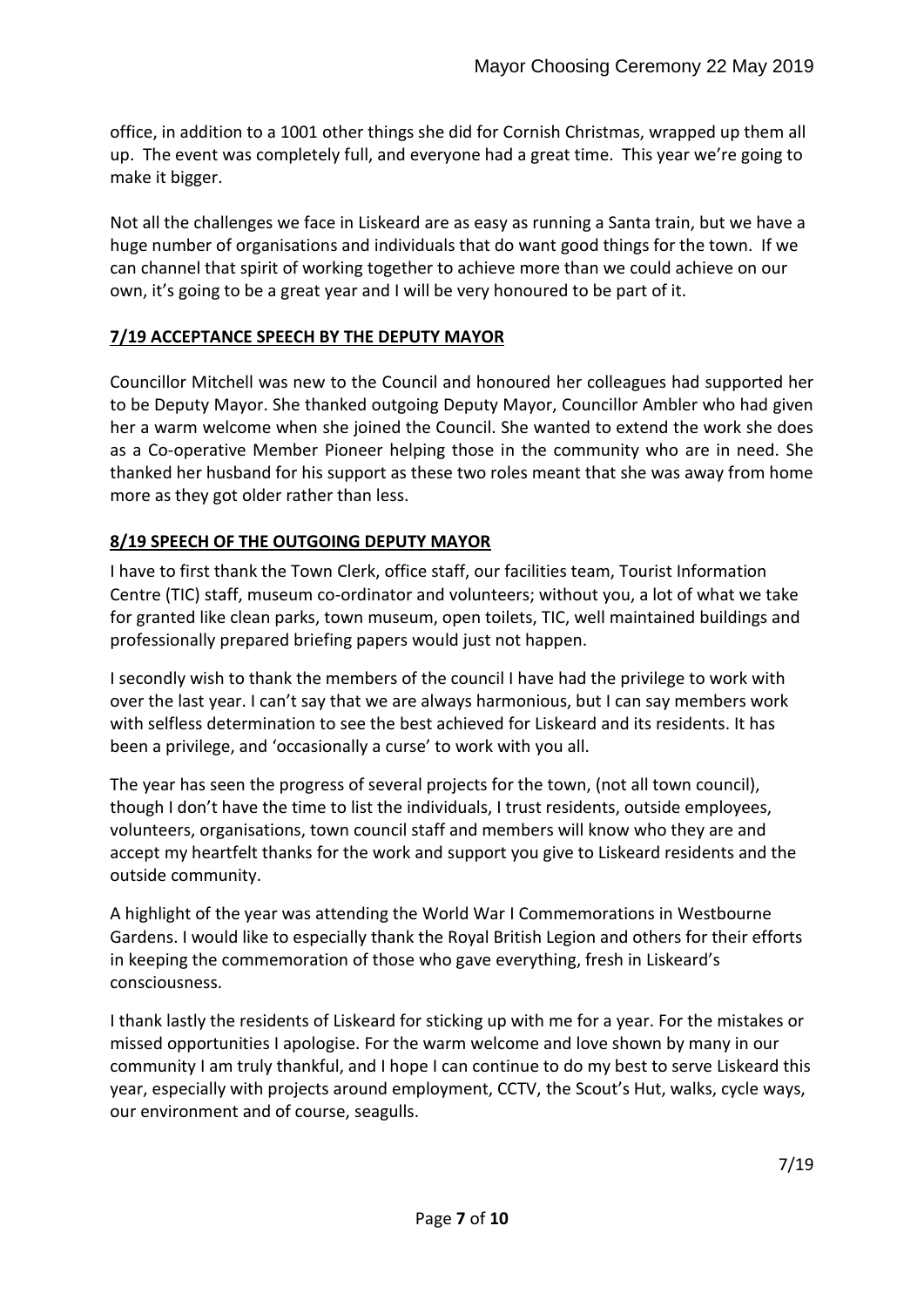## **9/19 PRESENTATION OF THE GEORGE VAUGHAN-ELLIS MEMORIAL TROPHY**

The trophy awarded bi-annually for outstanding contribution or service to architecture, research and/or protection of the heritage of Liskeard was presented to Brian Oldham.

If, in the last few years you've learnt something new about some aspect of Liskeard's heritage there's a good chance Brian Oldham was involved in some way. As President of the Liskeard Old Cornwall Society, active Museum volunteer and mainstay of Liskeard Unlocked he is an expert at ferreting out interesting historical nuggets and then presenting them in a lively and interesting way.

He's a really good person to work with, full of ideas, very generous with his time and knowledge and always willing to search out new information.

#### **10/19 APPOINTMENT OF COMMITTEES AND REPRESENTATIVES TO OUTSIDE BODIES**

Councillor Cassidy proposed, Councillor Smith seconded, and the Council **RESOLVED** that the Members as listed serve on the Council's Committees and represent the Council on outside bodies for the ensuing year.

## **11/19 RESOLUTION TO RETAIN THE GENERAL POWER OF COMPETENCE (LOCALISM ACT 2011)**

Councillor Smith proposed, Councillor Cassidy seconded, and the Council **RESOLVED** that Liskeard Town Council met the eligibility criteria and retained the General Power of Competence as defined by the Localism Act 2011.

#### **12/19 ADOPTION OF STANDING ORDERS AND FINANCIAL REGULATIONS**

Councillor Cassidy proposed, Councillor Smith seconded, and the Council **RESOLVED** that the Standing Orders and Financial Regulations were adopted and shall remain unaltered except by due process.

#### **13/19 CIVIC SERVICE**

The Mayor invited those present, and the bodies they represent to attend the Civic Service at St Martin's Church on Sunday 2 June 2019 at 11 am.

#### **14/19 STATUTORY MEETINGS OF THE COUNCIL**

The Town Clerk announced that meetings took place on a Tuesday evening at 7.30pm in the Council Chamber at the Public Hall and would be held on 25 June 2019, 27 August 2019, 29 October 2019, 17 December 2019, 25 February 2020 and 28 April 2020.

The Town Crier closed the meeting and invited guests to congratulate the Mayor and dignitaries and partake of refreshment.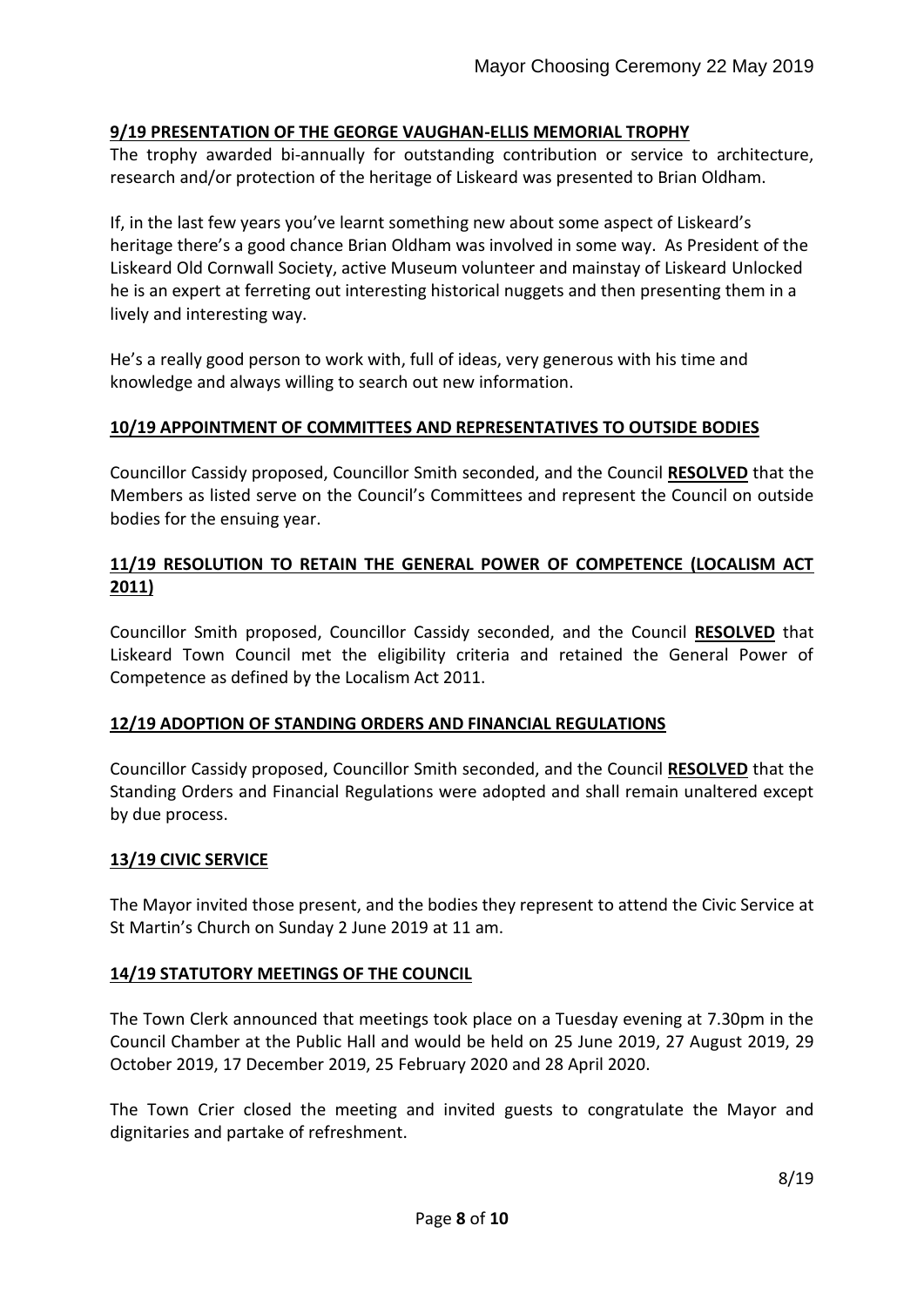## **COMMITTEES AND THEIR MEMBERS 2019-2020**

The Mayor and Deputy Mayor are Ex Officio Members of all Committees with Voting Rights.

#### **COMMUNICATIONS AND ENGAGEMENT**

Councillors: Ian Barlow, Tyler Bennetts, Rachel Brooks (Mayor), Anna Clarke, Simon Cassidy, Sandra Mitchell (Deputy Mayor), Susan Shand and Christina Whitty.

#### **FACILITIES**

Councillors: Rachel Brooks (Mayor), Anna Clarke, Ian Goldsworthy, Sally Hawken, Sandra Mitchell (Deputy Mayor), Jane Pascoe, Tony Powell, Julian Smith and Christina Whitty.

#### **FINANCE AND GENERAL PURPOSES**

Rachel Brooks (Mayor & Chair), Sandra Mitchell (Deputy Mayor & Vice Chair), 3 Committee Chairs plus Councillors Simon Cassidy, Sally Hawken, Jane Pascoe, Julian Smith and Christina Whitty.

#### **PLANNING**

Councillors: Ian Barlow, Tyler Bennetts, Rachel Brooks (Mayor), Simon Cassidy, Sandra Mitchell (Deputy Mayor), Jane Pascoe, Tony Powell, Susan Shand, Julian Smith, Naomi Taylor and Christina Whitty.

All Council and Committee meetings will commence at 7.30pm.

## **APPOINTMENTS OF REPRESENTATIVES TO OUTSIDE BODIES 2018-2019**

| Organisation                                                 | Representative/s                                         |
|--------------------------------------------------------------|----------------------------------------------------------|
| Association of Larger Local Councils of<br>Cornwall (ALLCC): | <b>Councillors Christina Whitty and David Ambler</b>     |
| Caradon Heritage Partnership                                 | vacant                                                   |
| Cattle Market Working Group (Cornwall                        | The Mayor, Chair of Planning, Councillor Julian          |
| <b>Council Working Group)</b>                                | Smith and the Town Clerk                                 |
| Clean Liskeard                                               |                                                          |
| <b>Community Network Area</b>                                | The Mayor, Deputy Mayor and other members as<br>required |
| <b>County Association of Local Councils</b>                  | <b>Councillor Christina Whitty</b>                       |
| (CALC)                                                       |                                                          |